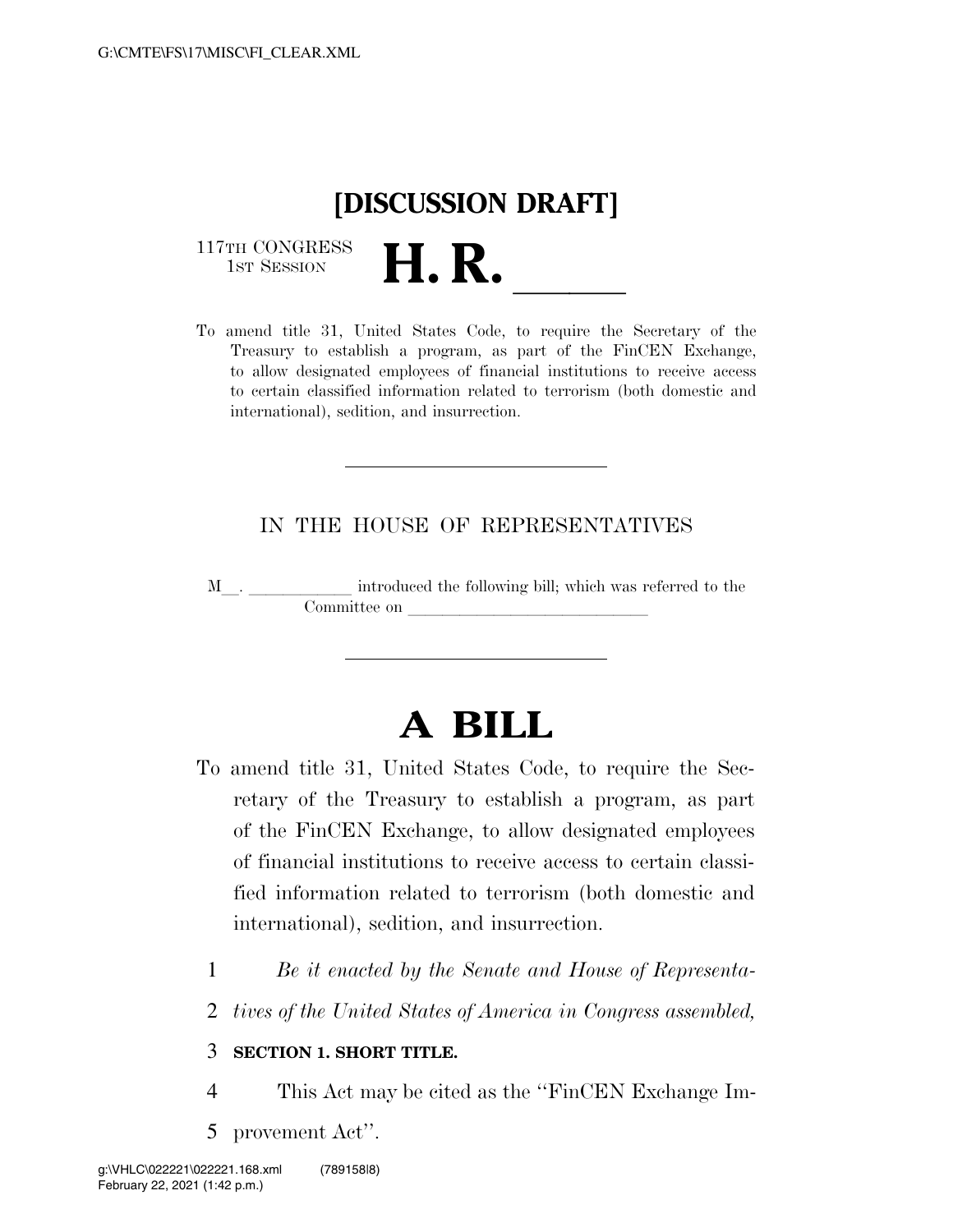## **SEC. 2. FINDINGS.**

The Congress finds the following:

 (1) Public-private partnerships are important when dealing with national security concerns, includ- ing those related to terrorism (both domestic and international), sedition, and insurrection.

 (2) The FinCEN Exchange, the Financial Crimes Enforcement Network (FinCEN)'s voluntary public-private information sharing partnership among law enforcement agencies, national security agencies, financial institutions, and FinCEN to ef- fectively and efficiently combat financial crime, is an appropriate venue to engage in review of vexing fi-nancial crime issues.

 (3) Materials important to these financial crimes are sometimes classified. In limited cir- cumstances, the ability to discuss classified materials would permit parties involved in the FinCEN Ex- change to have more holistic, productive conversa- tions regarding terrorism (both domestic and inter-national), sedition, and insurrection.

**SEC. 3. ACCESS TO CERTAIN CLASSIFIED INFORMATION.** 

 Section 310(d) of title 31, United States Code (as added by Public Law 116–283), is amended by adding at the end the following: